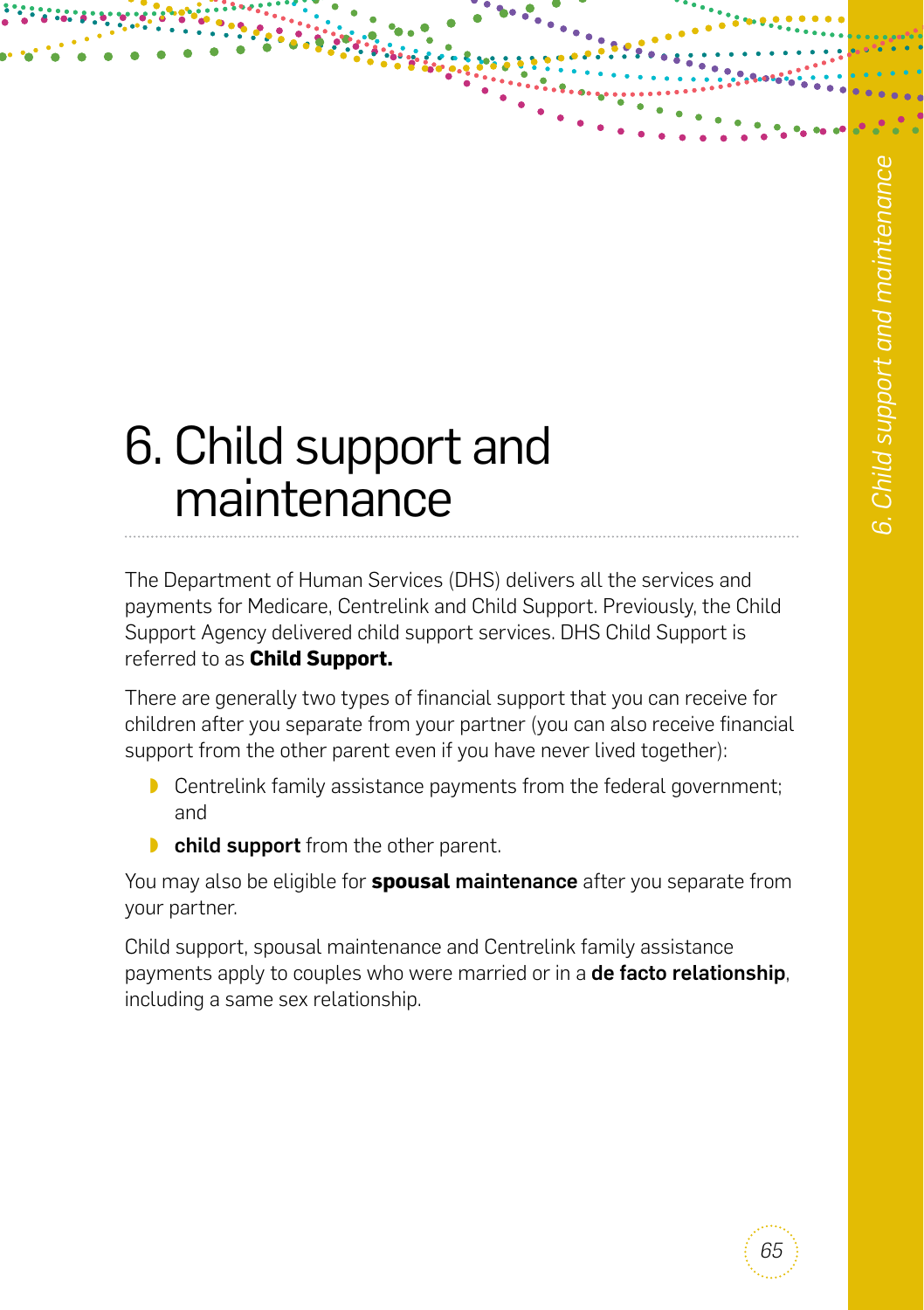# <span id="page-1-0"></span>6.1 Centrelink family assistance payments

#### What types of Centrelink family assistance payments can I get if I separate from my partner?

**BARASHA** 

You may be eligible for financial assistance from the federal government to help you with the costs of caring for your children. This financial assistance is generally referred to as 'Centrelink family assistance payments' and may include Family Tax Benefit Part A, Family Tax Benefit Part B and rental assistance. You may also be able to get other benefits such as a health care card and money to move into rental accommodation (e.g. payment of the bond).

The type of Centrelink family assistance payments and rates vary for every parent. This depends on your circumstances including your income, the income of any new partner you live with, the number of children who live with you, the time the children spend with the other parent and other factors.

There may be other types of financial assistance from the government that you may be eligible for, depending on your circumstances.

To ask about and apply for Centrelink family assistance payments and other benefits from the government:

- ◗ visit [humanservices.gov.au/paymentfinder](http://humanservices.gov.au/paymentfinder) to explore payments based on your circumstances;
- ◗ apply for payments online;
- contact Centrelink on 136 150; or
- visit your local Centrelink Service Centre.

If you were already receiving Centrelink family assistance payments or other payments from the government before you separated, you should advise of this change because the type of benefits you receive and the amounts paid will probably change.

#### If I am receiving Centrelink family assistance payments, do I have to try to get child support from the other parent?

Generally, yes.

Centrelink family assistance and child support payments are closely linked. You must apply for child support from the other parent by contacting Child Support to be eligible to receive more than the base rate of Family

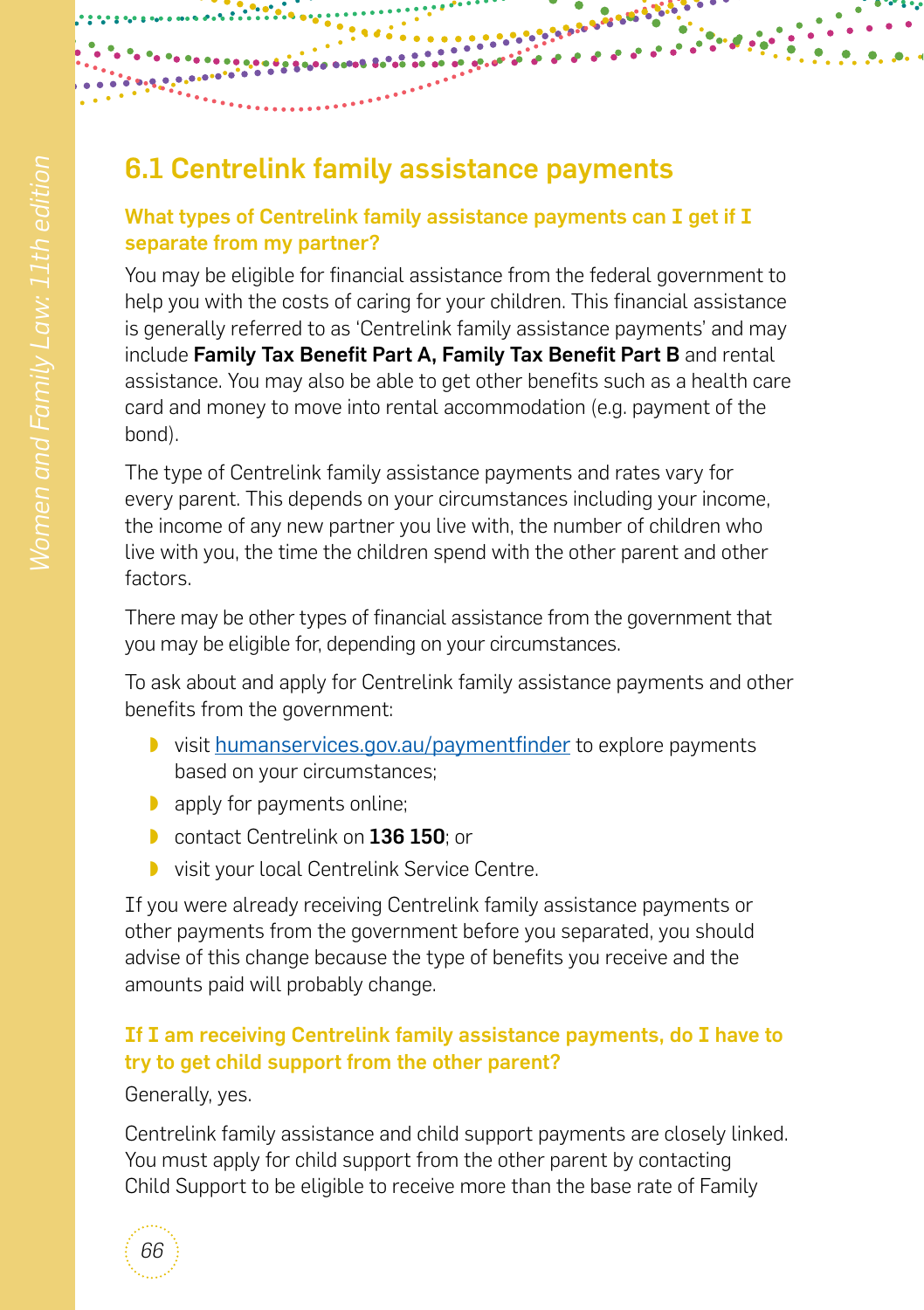Tax Benefit Part A. How to apply for child support is explained below in ➤ *[section 6.3](#page-4-0)*.

You have 13 weeks from the date you separate from your partner to apply for child support. If you do not apply for child support within that time, you can only receive the base rate for Family Tax Benefit Part A.

There are some exemptions to this rule, including where:

- ◗ you fear that the other parent may be violent to you;
- ◗ you do not know where the other parent is; or
- ◗ you do not know the identity or whereabouts of the other parent.

You can ask to speak to the social worker over the phone or at a Centrelink Service Centre if you believe you should not need to register for child support from the other parent.

If you and the other parent are able to negotiate a child support agreement within the first 13 weeks of separation, you can register that agreement by contacting Child Support (see ➤ *[section 6.7](#page-10-0)*). However, these agreements often take some time to negotiate and it is unlikely you will be able to register an agreement within 13 weeks from your separation. It is usually quicker and easier to apply for child support immediately when you first apply for Centrelink family assistance payments.

If you do not receive any family assistance payments or only receive the base rate of Family Tax Benefit Part A you can make a private arrangement about financial support of the children without applying to Child Support. However, you should get legal advice before entering into a private agreement. See ➤ *[section 6.7](#page-10-0)* for more details about private arrangements.

# 6.2 Child support

#### What does the law say about child support?

Child support laws provide for the assessment, collection and enforcement of child support payments. The child support laws are administered by the Department of Human Services. Generally, they apply to all children in Australia.

In some limited circumstances financial support can be provided in the form of child maintenance (see ➤ *[section 6.10](#page-14-0)*).

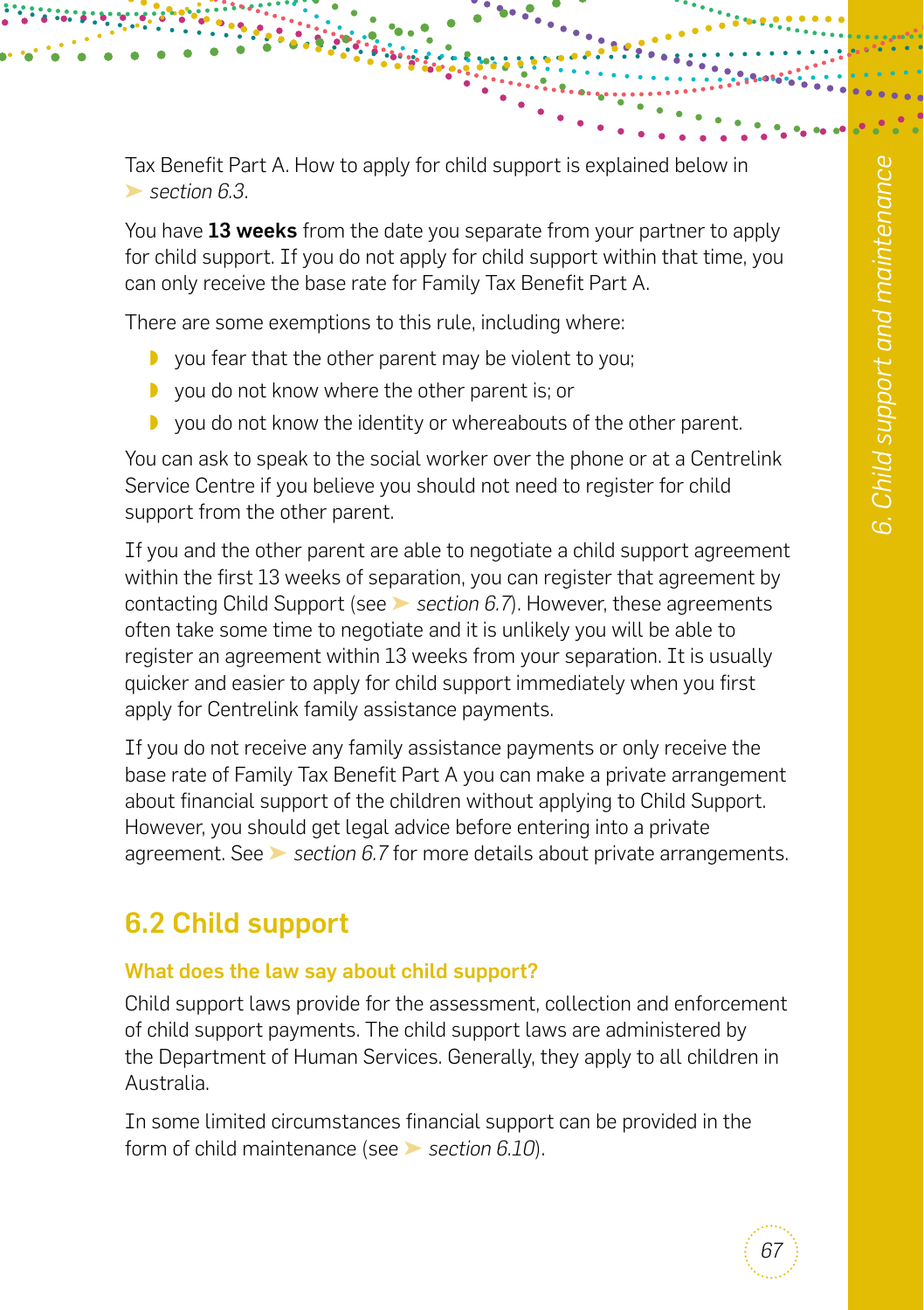#### Do both parents have to pay child support?

All parents must contribute to the financial support of their children whether they were married, living in a de facto relationship or never lived together.

**BARBO** 

#### I was in a same-sex relationship when I had my children. Can I get child support from my ex-partner?

The Federal Government has removed discrimination against same-sex couples in family, child support and social security law (as well as other laws).

Since 1 July 2009 you are able to apply for child support from your former same-sex partner if you and your former partner are recognised as 'parents' under the *Family Law Act*. If you separated from your same-sex partner before 1 July 2009, you can still apply for child support now. Payments cannot be paid for the period before 1 July 2009 and may only start from the date of your application for child support.

If you were married or in a de facto relationship with your same sex partner and the child was born through donor insemination, both you and your partner are the child's legal parents under the *Family Law Act*.

➤ See *[Chapter 4, section 4.4](#page--1-0)* for more information about same-sex parents under the *Family Law Act*.

#### Do I have to apply for child support?

As a parent, you have responsibilities and rights. Many parents arrange child support independently without any assistance from government departments, the courts or other government agencies. If you are separated and receive only the base rate of Family Tax Benefit Part A (or you don't receive family assistance payments at all) you and the other parent can arrange your child support to suit you. However, making a private arrangement to receive less child support than your children are entitled to may negatively affect the amount of Family Tax Benefits you receive. See ➤ *[section 6.1](#page-1-0)* for more information about family assistance and *[section 6.7](#page-10-0)* for more details about private arrangements.

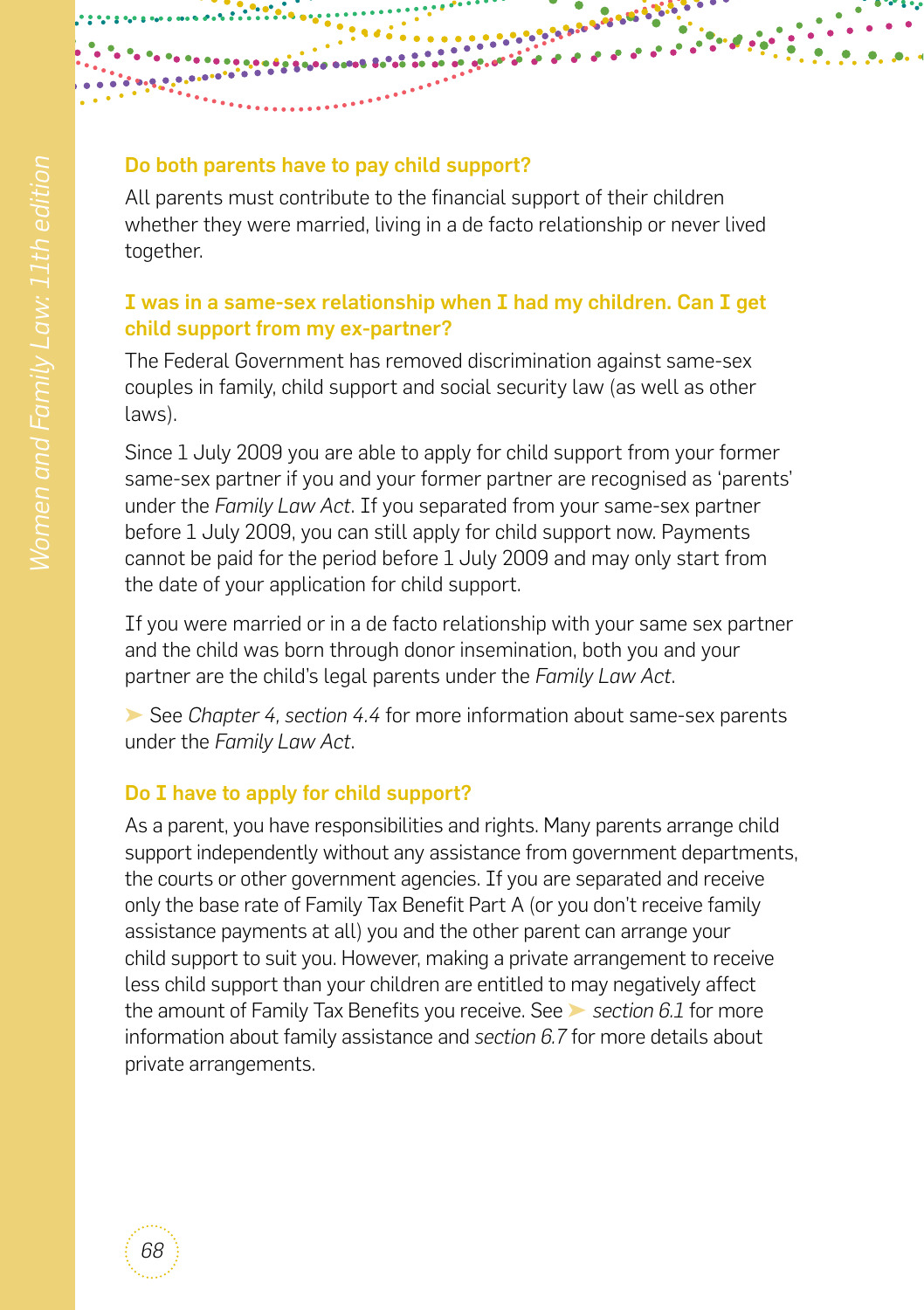# <span id="page-4-0"></span>6.3 Applying for child support

#### Who can apply for an assessment of child support?

A parent of a child can apply for an assessment of child support.

A person who is not a parent of the child can also apply for an assessment of child support if the non-parent carer is:

- ◗ an 'eligible carer' of the child; and
- ◗ is not living with either parent on a genuine domestic basis; and
- ◗ does not have care jointly with a parent of the child.

An 'eligible carer' is a person who has at least 'shared care' of the child i.e. they have care of the child for between 5 and 9 nights per fortnight.

#### How do I apply for a child support assessment?

You can:

- ◗ visit [humanservices.gov.au/separatedparents](http://humanservices.gov.au/separatedparents) and complete and lodge an 'Application for Child Support Assessment' form online; or
- telephone Child Support on 131 272 and ask to apply for child support over the phone.

#### What happens to my child support assessment application?

Before Child Support accepts an application for child support assessment, it must be satisfied that the people claiming to be the parents of the child are in fact the parents.

Once the assessment is made, Child Support notifies both parents of the assessment and lets both parents know about their right to apply for:

- ◗ a review of the decision; or
- ◗ a declaration that a person should not be assessed because they are not the parent of the child.

#### What can I do if I need proof that another person is a parent or proof that I am not a parent?

If you think that you are not the parent of a child, or if you do not have proof that the other person who you say is the parent of the child is the parent of the child, you can apply to the Family Law Courts for a declaration of parentage.

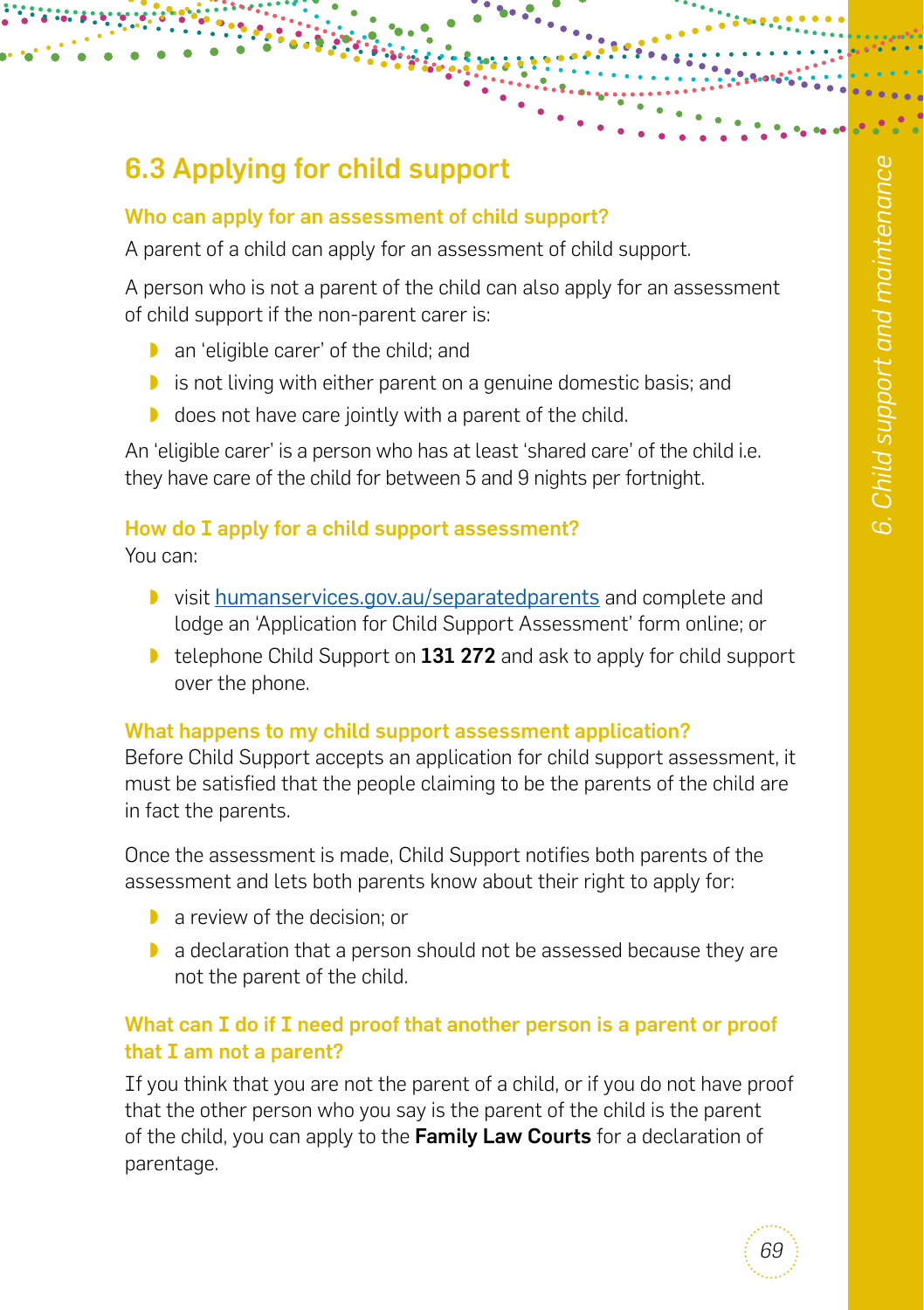

There are different time limits to file applications in the Family Law Courts about parentage in child support matters. When you receive the written notice from Child Support you must file your application in the Family Court, Federal Circuit Court or Local Court for a declaration *within* 56 days of receiving the notice.

DNA testing may be ordered by the Court to determine if a person is a parent.

Where you are both women and where the Court has to decide if you or the other person is a parent, the Court will need other evidence about your relationship, how the child was conceived and what you and the other person intended when the child was conceived.

You can apply for legal aid to cover both the cost of DNA testing and representation.

# 6.4 Child support payments

#### How are child support payments calculated?

Child Support payments are calculated by using a formula based on:

- ◗ the costs of caring for children (based on Australian research);
- ◗ the income of both parents;
- ◗ the ratio of care which each parent (or carer) has for the children;
- ◗ whether the parents have any other dependent children living with them; and
- ◗ whether the parents have any other children for whom they must pay child support (i.e. any other children in child support cases).

There is a basic formula that can be varied to cover different family circumstances.

#### What if my circumstances do not 'fit' the formula?

If you think the child support assessment is unfair because it does not take into account the special circumstances of your case, you can apply to change the assessment. There are 10 reasons available under the law where you can apply to change the assessment. These reasons are listed on the form you need to use to apply to change the assessment.

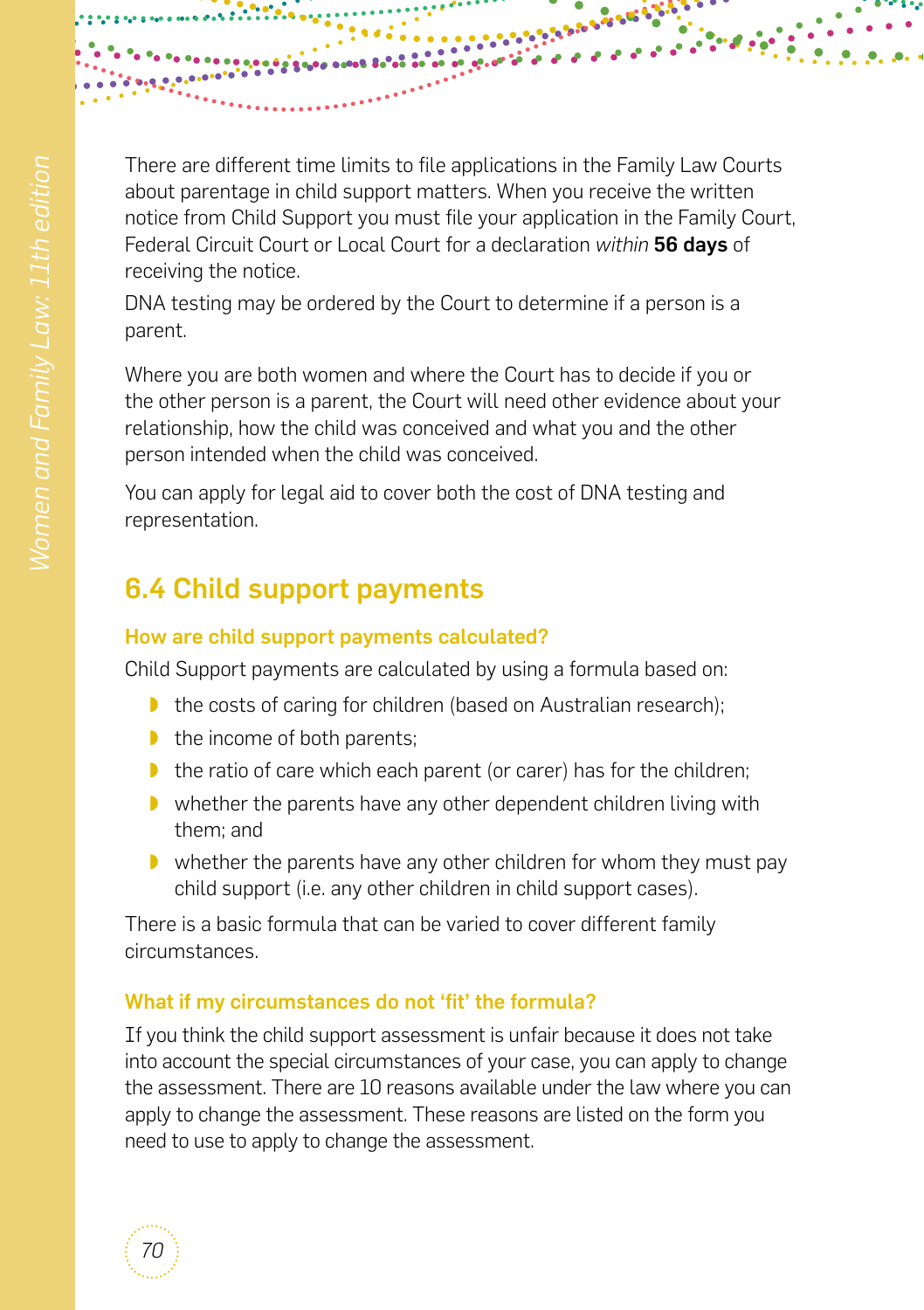You should also provide Child Support with any supporting documents that are relevant to your application to change the assessment. Child Support will send a copy of your application and supporting documents to the other parent. The other parent must fill in a response and provide any supporting documents to Child Support. Child Support must give you a copy of the response and supporting documents.

A senior case officer (SCO) will make a decision about whether to accept your application for a change of assessment. The SCO will usually have a conference with you and the other parent – either together, separately or by telephone. Sometimes the SCO will make a decision based on written submissions. Arrangements can also be made to use interpreters. You cannot have a representative appear on your behalf at the conference.

**Usually, these conferences are done separately.** If you are worried about your safety, or if you feel you cannot participate in a conference with the other parent because of domestic violence, let a Child Support officer know when you file your application to change the assessment and when you are contacted by the SCO about your application. Talk to a Child Support officer and SCO about removing all identifying information from your supporting documents before they are sent to the other party.

The process of applying for a change of assessment takes about 3 months.

An application for change of assessment may apply to a period going back 18 months from the date the application is made. If you apply for change of assessment beyond that 18-month period (and as far back as 7 years) you must apply to a court for leave (permission) to do this (s 112 of the Act). If the court grants leave, the matter may be referred back to Child Support to decide or the court itself may determine whether a change to assessment should be made.

#### What should I do if I am unhappy with the decision of the SCO?

If you are unhappy with the decision of the SCO, you can object in writing or by email within 28 days of receiving the decision. A different officer will conduct a review of the case and notify you in writing of the decision about your objection.

If you also disagree with that officer's objection decision, you can apply to the Administrative Appeals Tribunal (AAT) within 28 days of receiving the decision.

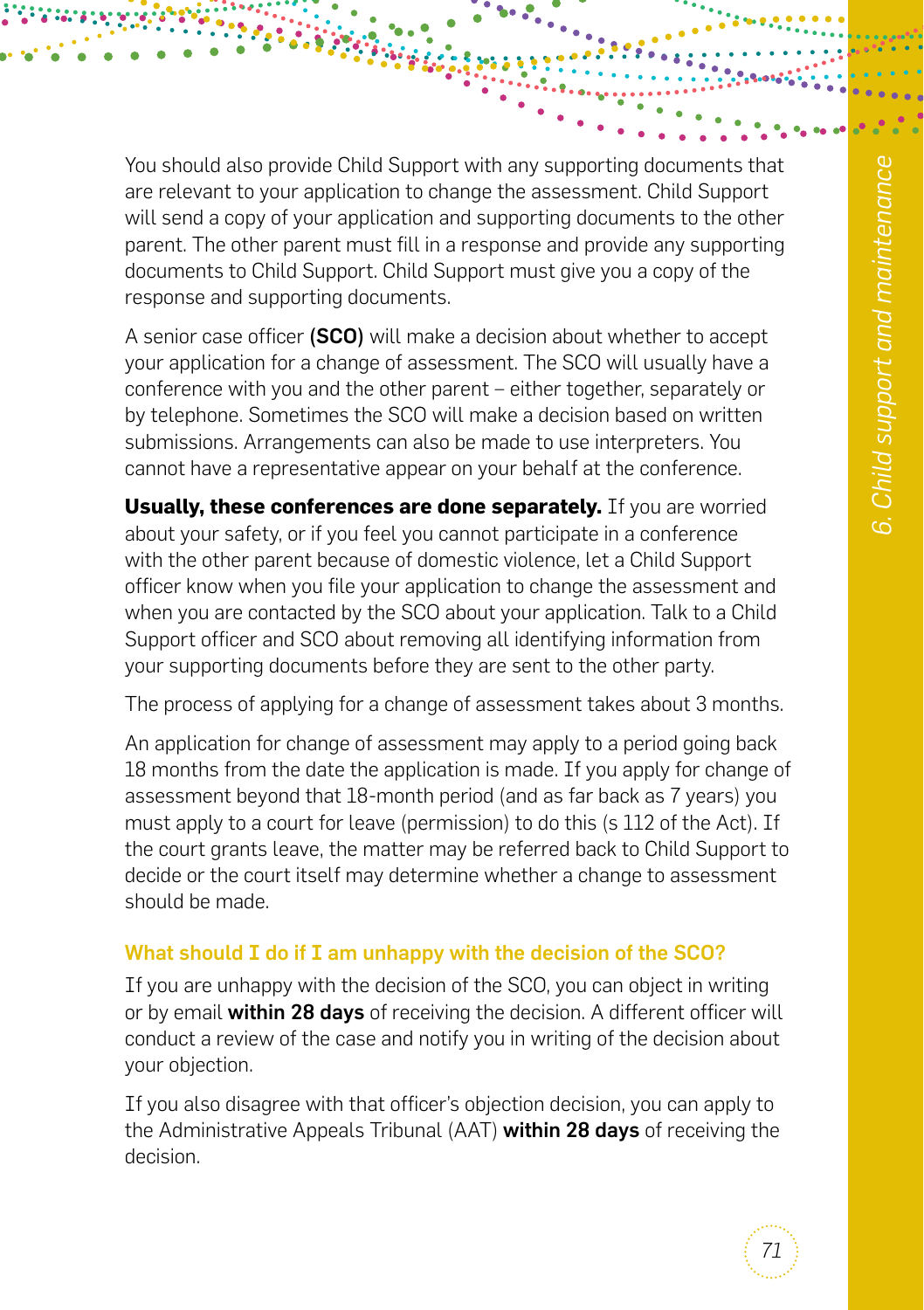

If at any point Child Support decides the issues are too complex, you will need to apply to the Family Law Courts to change the assessment. Child Support will tell you if this applies to your case.

The Child Support Registrar may also initiate a change of assessment application.

#### What if the other parent's or my circumstances change?

You can ask Child Support to vary your child support assessment if:

- ◗ your income or the other parent's income changes by 15% or more from the income used in the original assessment; or
- ◗ subject to certain requirements, you earn extra money (e.g. working overtime or second job) to re-establish yourself after separation. You can apply for the extra income to be excluded from the child support assessment for a maximum of 3 years.

#### Is there a minimum amount of child support payable?

Parents who are responsible for paying child support and who receive income support from Centrelink or Veteran's Affairs, will have a "minimum child support payment" they must pay each week.

Parents who are responsible for paying child support and who are on a low taxable income but are not receiving any Centrelink income support, may have to pay a set amount per child per week. This is known as a "fixed assessment." If you have more than 3 children, the amount you have to pay is capped. Parents who have good reasons about why their income is so low, can lodge an application with Human Services seeking that the fixed assessment not apply.

#### Interim Care Determinations

Ordinarily the amount of child support payable is determined by an assessment of the amount of time the child *actually* spends with each parent. The same care determination applies both for the child support assessment and the assessment of a carer parent's Family Tax Benefit.

However, since 23 May 2018, **Interim Care Determinations** may be made where there is a **Disputed Care Change**. Even though the amount of time the child *actually* spends with each parent is not in line with the care arrangements set out in the parenting order or parenting plan, the amount

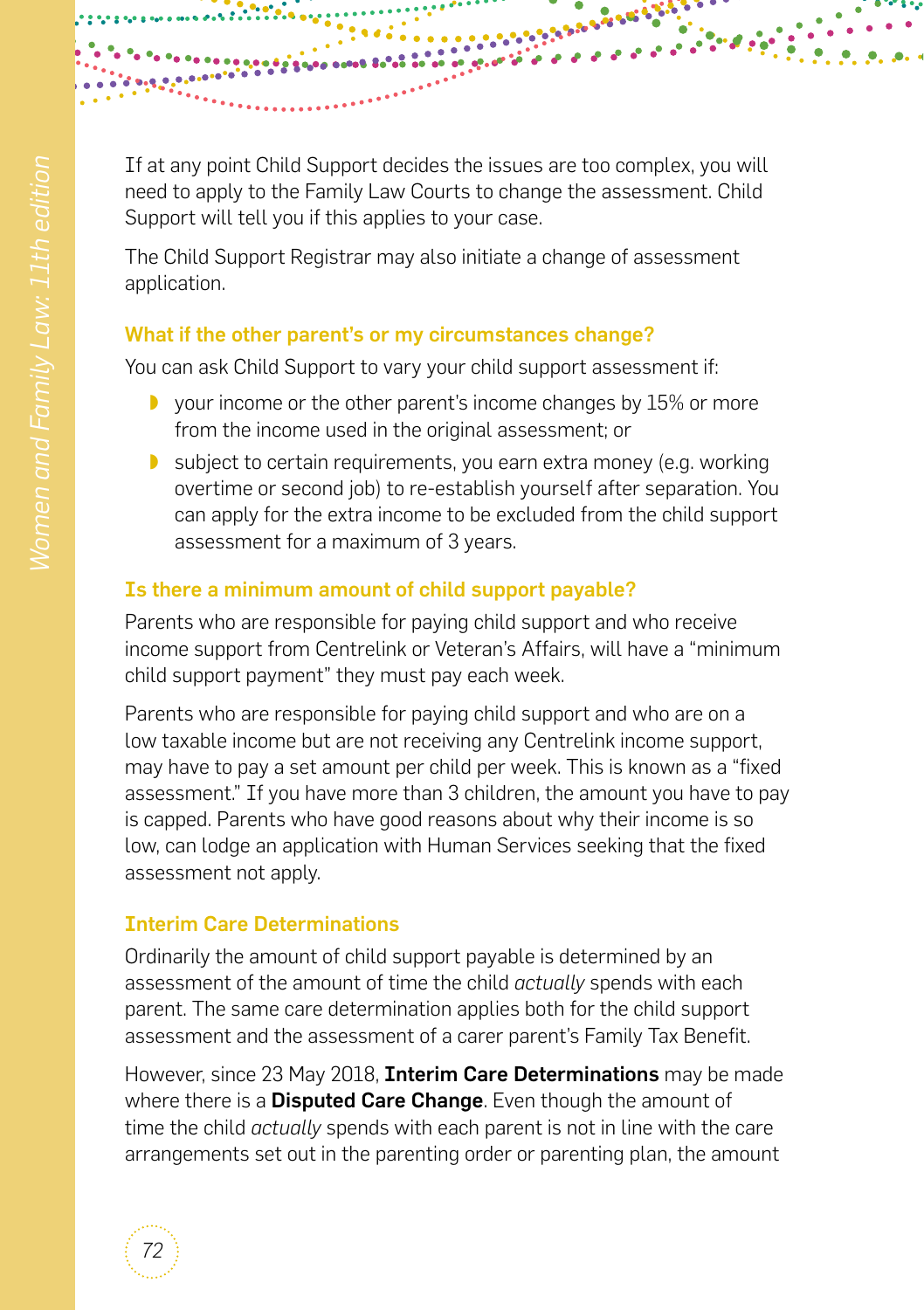of child support payable will continue to be assessed on the basis of the care arrangements in the parenting plan or parenting order.

#### A Disputed Care Change occurs when:

- ◗ There is a parenting order or parenting plan in place, and
- ◗ One parent reports a change in care that is not in line with the parenting order or parenting plan, and
- ◗ The other parent disagrees with the changed care, and is taking 'reasonable action to ensure compliance' with the parenting orders or parenting plan.

An Interim Care Determination period can last anywhere between 4 and 52 weeks. This means the amount of child support paid could continue to be in accordance with the care set out in a written care agreement instead of the actual care arrangements for up to 52 weeks. The Interim Care Determination period will depend on whether the person with reduced care takes continuous reasonable action. If the person with increased care takes reasonable action, the Interim Care Determination period will be reduced.

#### What is reasonable action to ensure compliance?

Reasonable action is not defined but is likely to mean starting court proceedings or Family Dispute Resolution, talking to a lawyer, or the other party about the disputed care change.

#### How long does an Interim Care Determination last?

This is complicated. Generally, the maximum interim period (that is where child support will continue to be paid in accordance with a court order despite the actual care) will be either:

- ◗ 52 weeks from the date the orders were made, or
- ◗ 26 weeks from the date of the change of the care date,

whichever is later.

There are special circumstances where an interim care determination will not apply. This is likely to be circumstances of violence or neglect and evidence is required to prove the special circumstances.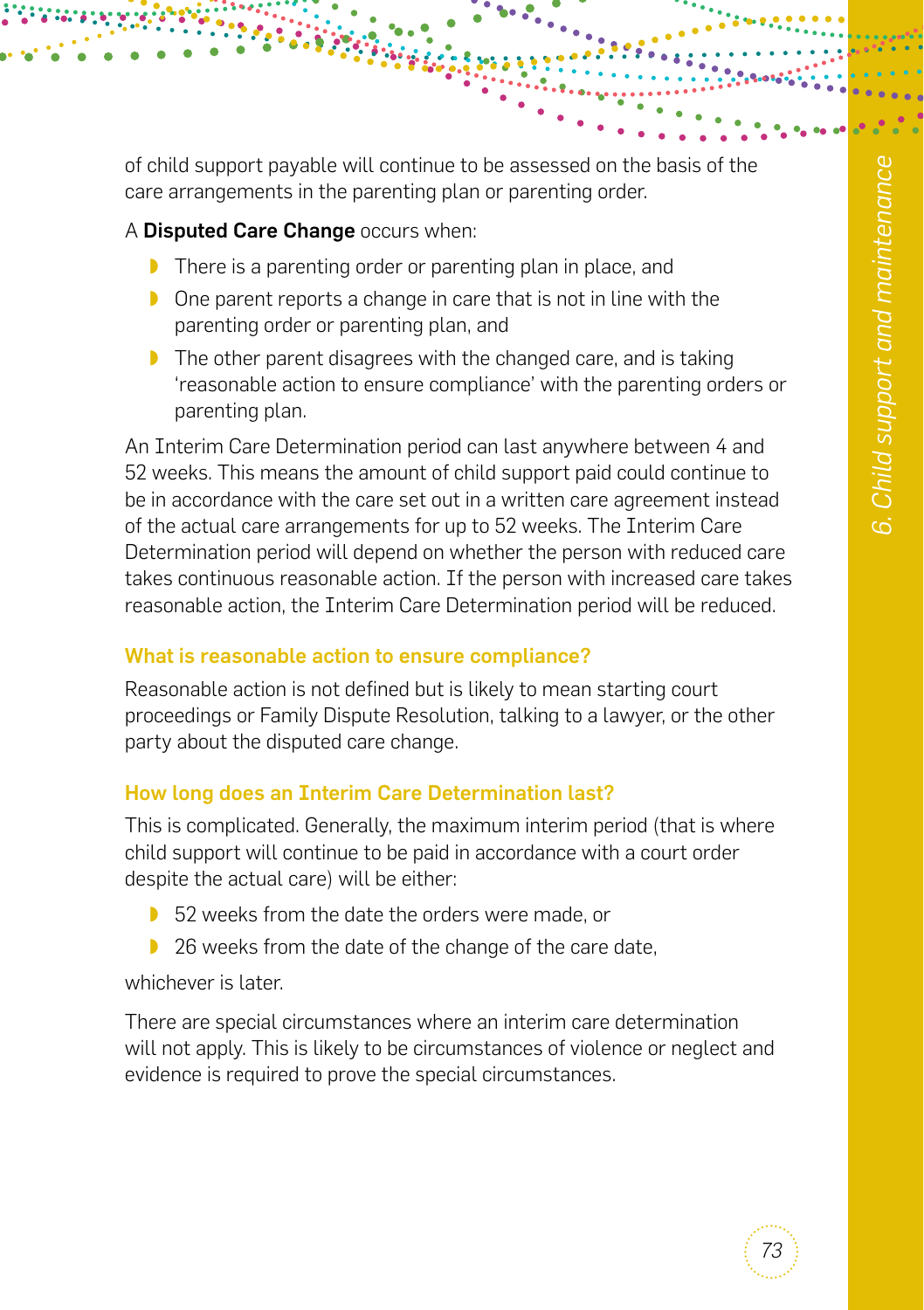# 6.5 Disagreeing with child support decisions

#### What if I disagree with a decision made by Child Support about my case?

**BARASSE** 

Child Support must tell you in writing about most decisions it makes about your case. If you think Child Support did not make the right decision, you can ask for a formal review of the decision. This is called an **obiection.** You might want to object because you think Child Support did not consider all the facts, used wrong information, or did not apply the law correctly.

You must object to a Child Support decision **within 28 days** of the notice being delivered to your address (90 days if you live overseas). You must tell Child Support in writing or by email that you object to the decision. You should give Child Support any documents that support your objection.

You can also object to a child support decision after this time, but you need to explain why you are late. If Child Support does not accept your late objection, you can file an appeal about this decision at the Administrative Appeals Tribunal (AAT). You must do this within 28 days of receiving the decision.

Child Support will give the other parent a copy of your written objection and supporting documents. Talk to Child Support about removing all identifying information from your documents before they are sent to the other parent. Tell Child Support if there has been domestic violence or you are afraid of the other parent.

The other parent can respond and provide supporting documents. Child Support will consider the evidence and may talk to you and the other parent about the objection. Child Support has to make a decision about the objection within 60 days (120 days if a parent lives overseas) of receiving it.

Child Support must tell you in writing about the outcome of your objection and any changes made to the child support assessment. If you do not agree with this decision you can apply to the AAT to review Child Support's decision. You must do this **within 28 days** from the date the decision was delivered to your address.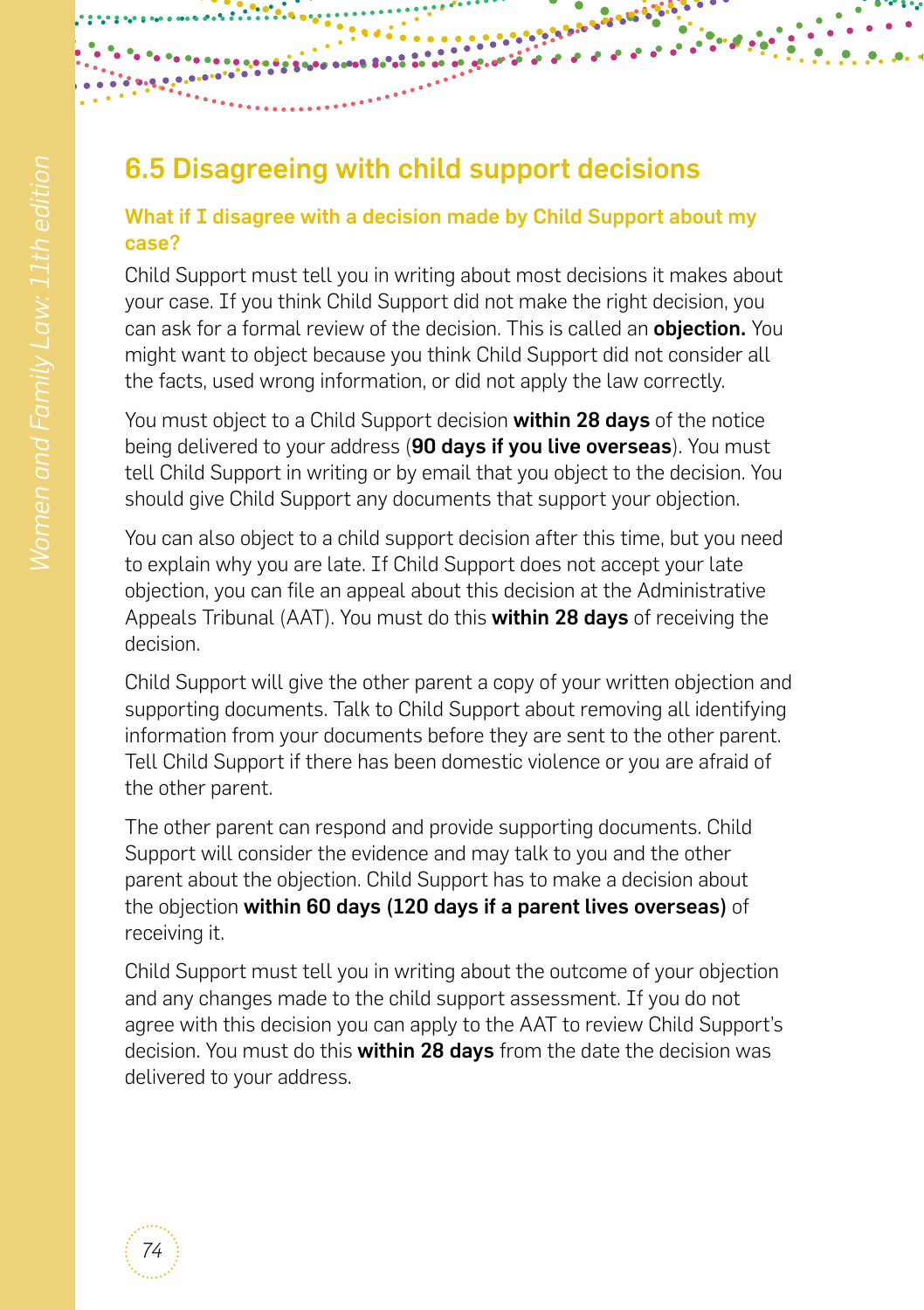#### **Handy Tip**

- ◗ Don't ignore letters from Child Support / Department Human Services.
- ◗ Tell Child Support in writing if you disagree with decisions it makes about your case.
- Check time limits.

### 6.6 Ending child support payments

Child support payments end if the child:

- ◗ dies;
- ◗ becomes a member of a couple (married or de facto relationship);
- ◗ is adopted; or
- ◗ no longer lives in Australia (except if they are in a reciprocating jurisdiction) or is no longer an Australian citizen.

Child support payments end when a child turns 18. In limited circumstances, child support can continue after a child turns 18. For example, a carer parent may apply to extend child support to the end of the school year of a child who turns 18 in that school year. The application needs to be made before the child turns 18, although it may be accepted later in exceptional circumstances.

# <span id="page-10-0"></span>6.7 Child support agreements

#### What type of child support agreements can I make?

There are two types of agreements:

- ◗ limited child support agreements; and
- ◗ binding child support agreements.

Both types of agreements must be signed by both parents and registered with Child Support to be binding.

Child support agreements can cover a range of financial matters about the costs of the children. For example, they might provide for how much money is to be paid on a periodic basis (e.g. weekly), non-periodic payments

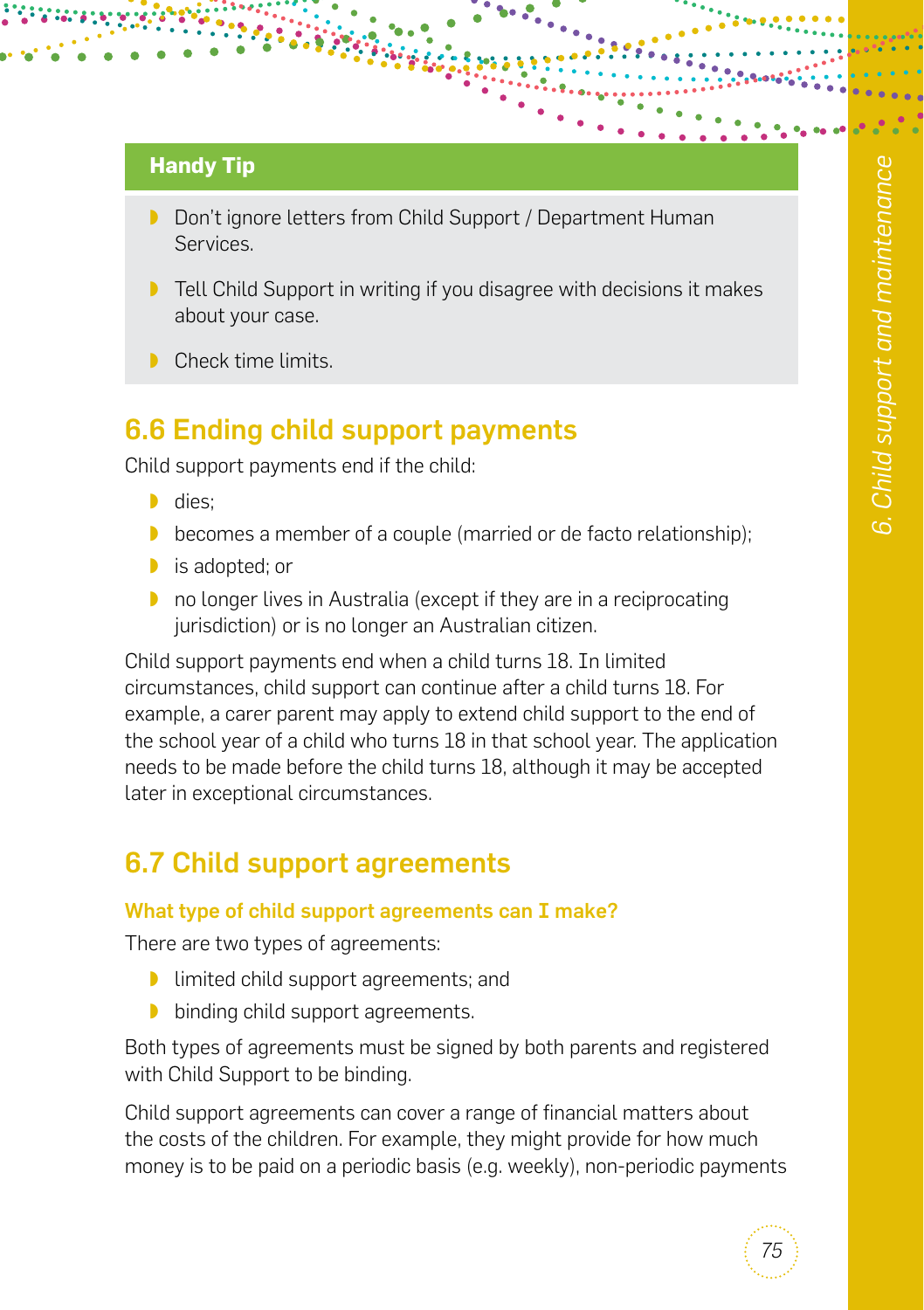(e.g. school fees, children's music and sporting activities) and binding agreements might include a lump sum payment of child support.

**BARBARA** 

It is important to get legal advice if you are thinking about entering into a child support agreement. If you are considering a lump sum payment instead of weekly amounts, you must make sure you get advice about whether this will affect your entitlement to family assistance or other Centrelink benefits.

#### What is a limited agreement?

A limited agreement is a formal written agreement signed by both parents. You do not need legal advice before signing a limited agreement. However, you should get legal advice to make sure you understand what you are agreeing to and if it is right for you.

There must be a child support assessment already in place before Child Support can accept a limited agreement. The amount you agree to accept or pay in the limited agreement must be equal to or more than the child support amount assessed by Child Support.

Limited agreements are used when parents want some flexibility about child support and are not meant for long-term arrangements.

A limited child support agreement can be ended:

- ◗ by another limited or binding child support agreement;
- ◗ by a joint letter to Child Support ending the previous agreement;
- ◗ if the annual rate of child support payable changes by more than 15%, either parent may choose to end the limited agreement and go back to being assessed by a standard child support assessment. You must tell Child Support in writing about this change;
- ◗ by either parent writing to Child Support once 3 years have passed since the making the agreement; or
- by a court order.

*76*

#### What is a binding agreement?

A binding agreement is a written agreement signed by both parents. However, it is different from a limited agreement because:

◗ you do not need to have a child support assessment formula in place (unless the agreement makes provision for a lump sum payment);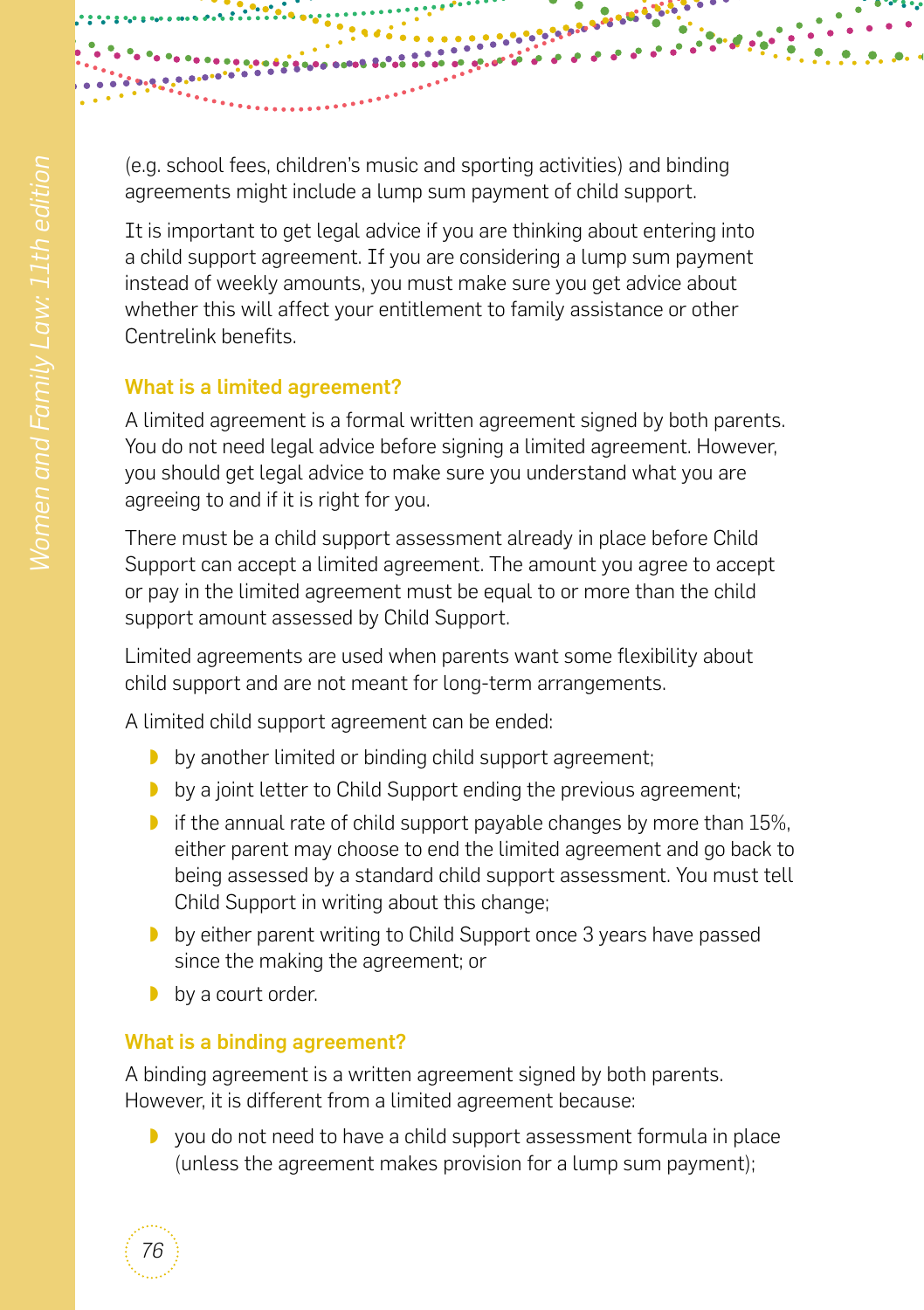- ◗ the agreed child support amount to be paid can be less than the child support amount assessed under the formula;
- ◗ you both must have independent legal advice before entering into or ending the binding agreement and you need a statement from your lawyers that legal advice has been given; and
- ◗ the binding agreement can only be ended by a new binding agreement registered with Child Support or a court order in very limited circumstances.
	- − If an agreement was made before 1 September 2008 and at least one of the parties did not have legal advice, the agreement can be set aside if the court decides it is 'just and equitable' to do so.
	- − A binding agreement is no longer in force if the child leaves the care of the parent.

#### **Handy Tip**

The rate of Family Tax Benefit will not be tied to the terms of a child support agreement. 'Notional assessments' are made from time to time by Child Support, based on the taxable incomes of both parents. This is complicated and before you enter into a child support agreement get advice about the impact it will have on your Family Tax Benefit.

### 6.8 Collection of child support payments

#### How is child support collected?

If:

- ◗ Child Support issues a child support assessment; or
- ◗ you make a child support agreement and Child Support accepts the agreement; or
- ◗ a court order is registered with Child Support (see ➤ *[section 6.10](#page-14-0)*),

you can choose to collect payments privately or you can request that Child Support collect child support payments.

Collecting child support payments privately may be an option for you if: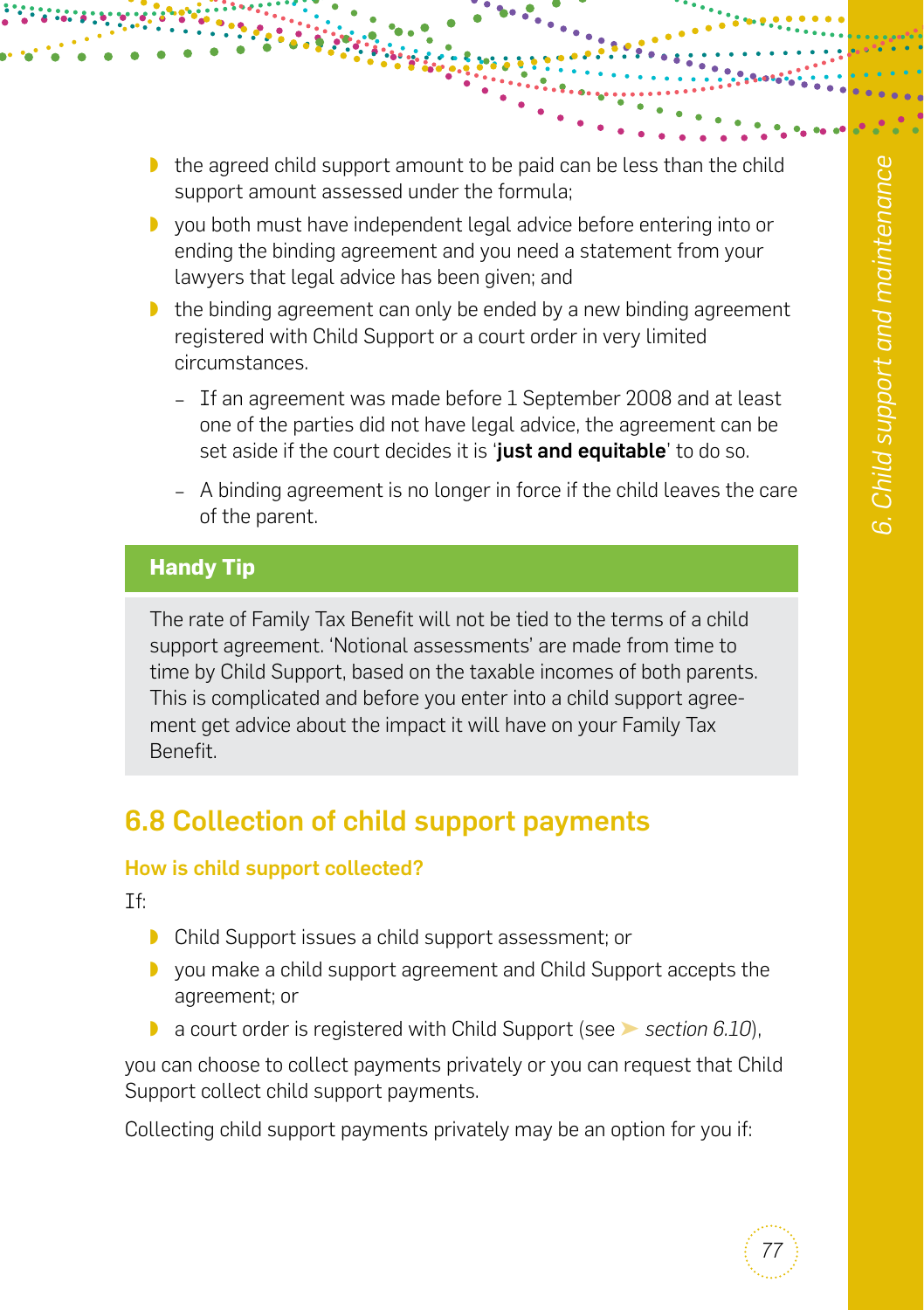- ◗ the other parent has made child support payments regularly in the past; and
- ◗ you are satisfied the other parent will make future payments on time and in full.

**BALLARY STAR** 

If private collection arrangements break down, you can ask Child Support to collect payments. Child Support can only collect payments up to three months in arrears at the time you opt back in for Child Support to collect (in special circumstances this can be extended to 9 months).

You can ask Child Support to collect child support payments for you if you do not want to receive payments directly from your ex-partner. Child Support can deposit the child support payments directly into your bank account or you can discuss other payment methods with Child Support.

# 6.9 Enforcing child support payments

#### What can Child Support do to collect unpaid child support payments?

Child Support generally tries to negotiate with the parent who has not paid child support to collect unpaid child support payments. However, if unsuccessful, Child Support may try to enforce payment by:

- ◗ garnishing wages (take unpaid child support payments directly from a person's pay or bank account);
- ◗ enforcing tax return lodgements;
- ◗ intercepting tax refunds; or
- ◗ issuing overseas travel bans to stop parents who have failed to pay child support from leaving the country until they pay outstanding child support.

If these methods fail, Child Support may start legal proceedings to try and recover the 'debt' of child support payments. If you are unhappy that Child Support have not done this, you can do so yourself but only after giving Child Support 14 days written notice of your intention to do so.

Child Support will not enforce a child support debt which has accrued when registered for 'private collection'. You have to do this in either the Federal Circuit Court or Family Court.

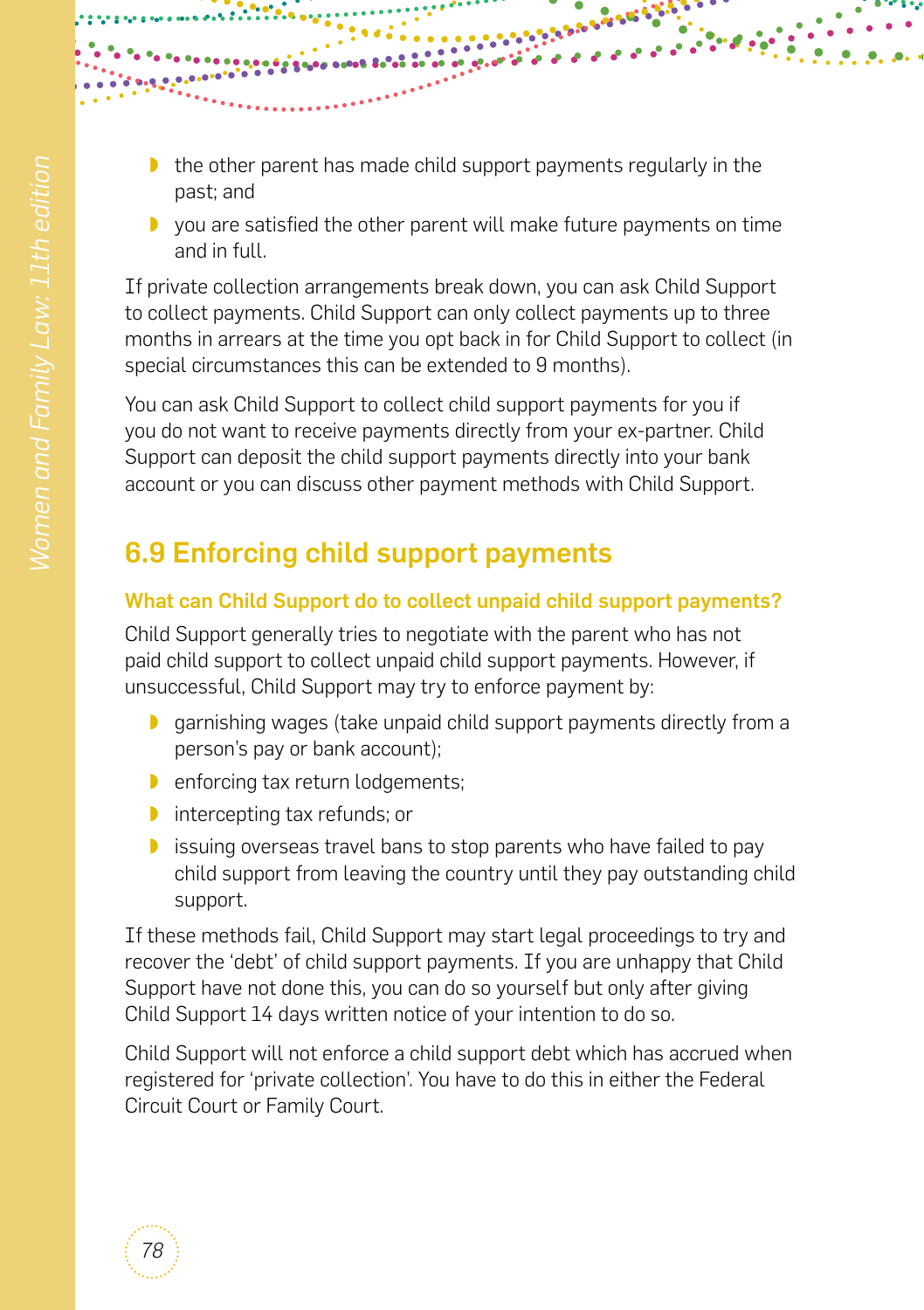It is also possible to enforce a child support debt under civil law in a Local Court, but the court is likely to transfer the matter to the Federal Circuit Court or Family Court.

#### **Handy Tip**

Get legal advice before starting any court enforcement of a child support debt.

#### What happens to child support payments if either parent is declared bankrupt?

Child support payments are not affected by bankruptcy. This means the child support debt can still be claimed against the non-paying parent, even if she or he declares bankruptcy.

# <span id="page-14-0"></span>6.10 Child maintenance

The *Family Law Act* provides for the Family Law Courts to issue child maintenance orders in limited circumstances:

- ◗ urgent child maintenance when there is a need for immediate assistance prior to Child Support making an assessment or providing payments;
- ◗ a departure is sought from an assessment given by Child Support;
- ◗ the child is over 18 and requires support to attend tertiary education; or
- ◗ the child is over 18 and has a disability and requires continued support.

# 6.11 Spousal maintenance

#### Can I get spousal maintenance from my former partner?

In some circumstances you may be able to receive maintenance from your partner to cover your living expenses.

In order to receive maintenance from your partner (married or de facto) under the *Family Law Act*, you must show that:

- ◗ you need the financial support; and
- ◗ your partner has the ability to pay for that support.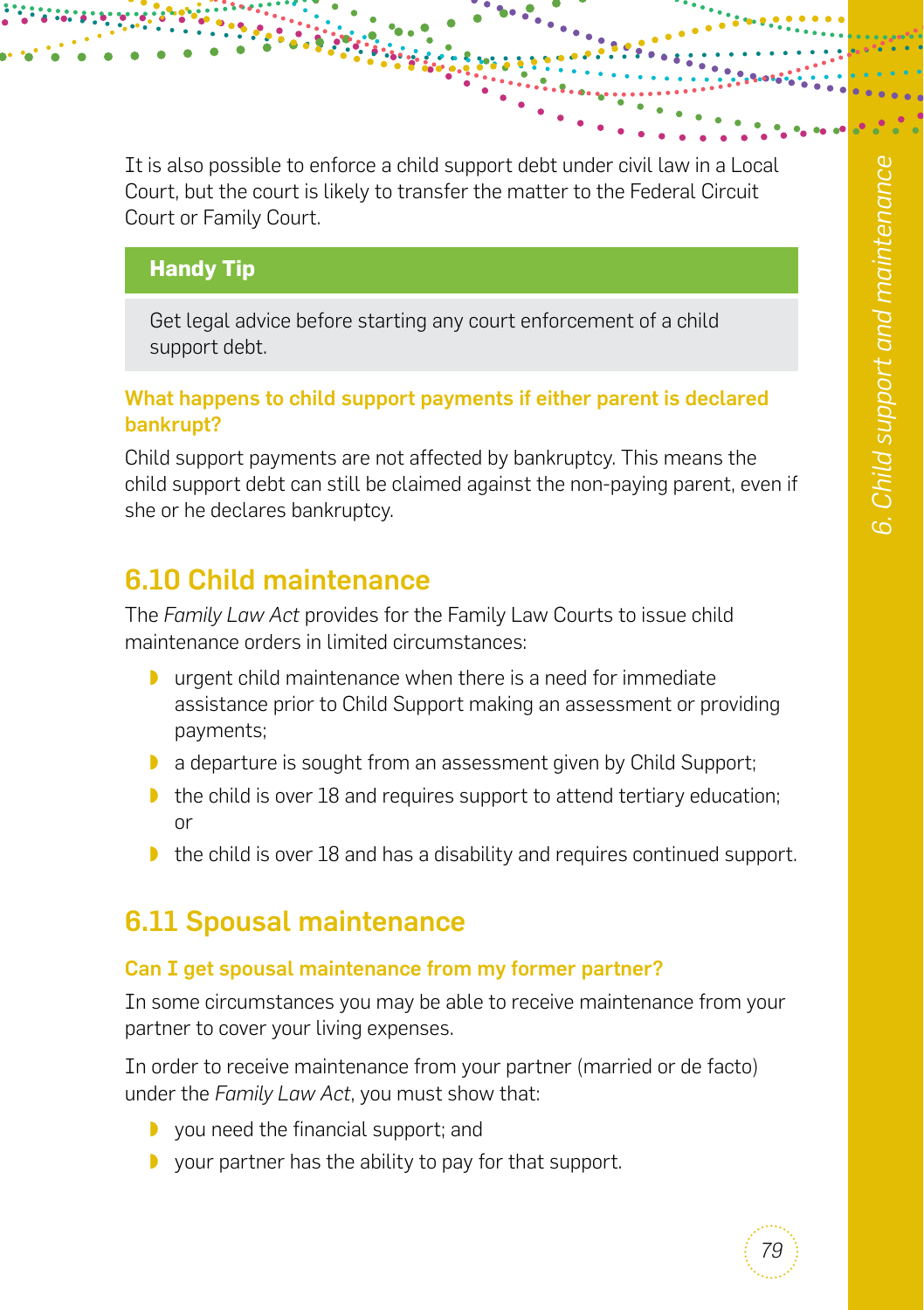

Maintenance may be ordered because:

- ◗ you have been in the relationship for a long time and have lost your work skills;
- ◗ you are caring for a child of the relationship;
- ◗ you cannot work because you have a disability or because of your age; or
- ◗ you have some other very good reason that stops you from supporting yourself.

The Court will usually make a maintenance order for a limited period of time. Sometimes the Court will order a lump sum be provided to you or transfer some property to you. Unless you will never be able to work, it is best to go to court with a plan about getting back into the paid workforce. For instance, apply for a course to retrain and apply to the Court for spousal maintenance for the period of time it would take to complete the course.

The Court looks at how much you need to support yourself. You should prepare a detailed budget taking into account all of your expenses. The Court will ignore any support you may receive from Centrelink when deciding whether you need maintenance. If you do get a pension or benefit, Centrelink may reduce your pension by some amount if you receive maintenance. The Court will also look at your partner's income and ability to pay for your support.

You can ask Child Support to collect your maintenance once an order is made.

You can apply for maintenance at any time. However, you must apply for maintenance within 12 months of your divorce becoming final for married couples or **within 2 years** from the date of separation for de facto couples. If you want to apply later, you will need to seek leave (permission) of the Court, which is only given in exceptional circumstances.

#### What are the steps involved in getting maintenance?

If you and your partner can agree, you can ask the Court to make your agreement legally binding by making 'consent orders'. There is a Consent Orders Kit available from the Family Law Courts. You can enforce consent orders by going back to the Court if necessary. It is important to seek independent legal advice before making consent orders.